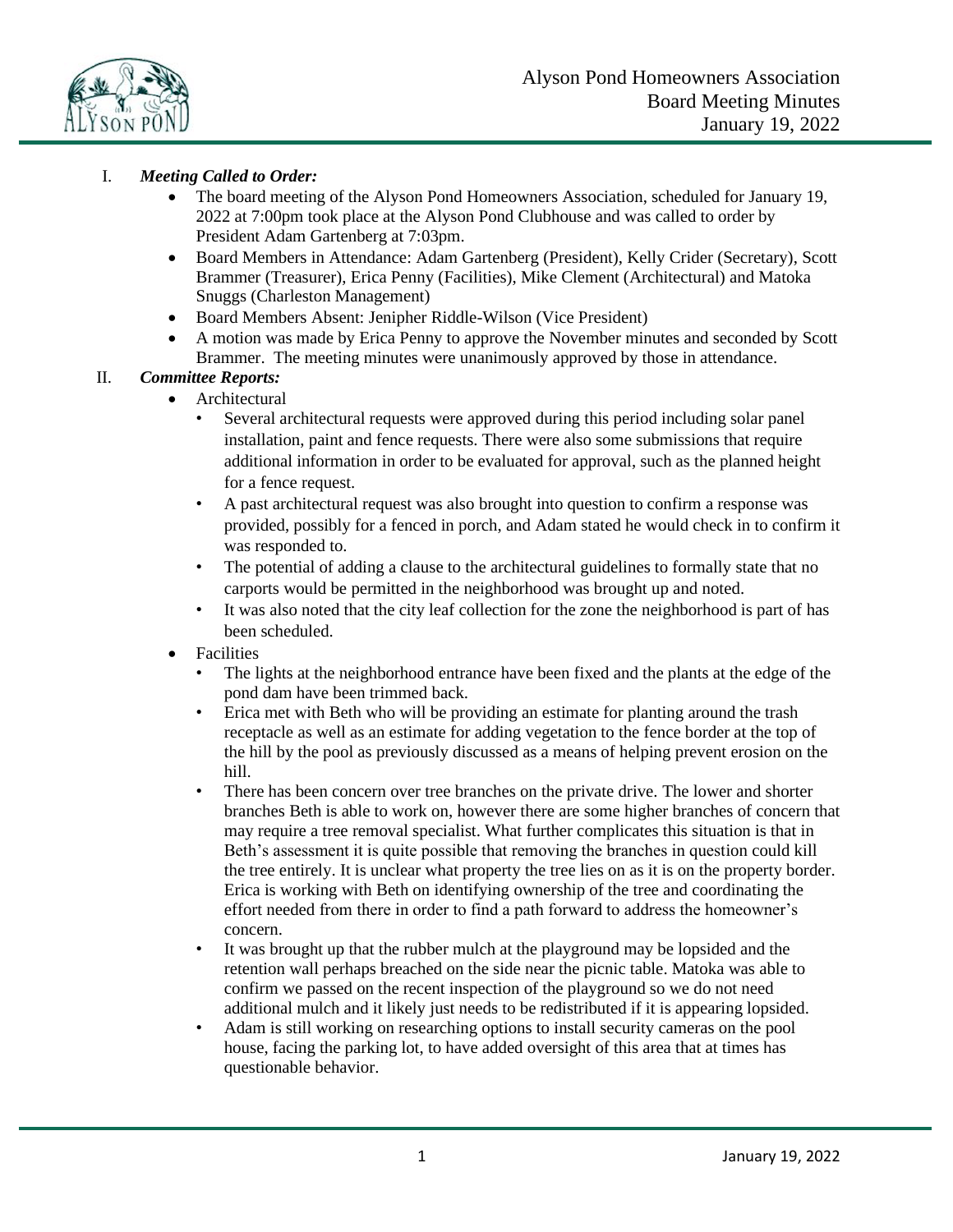

- Social
	- The social chair position remains vacant, anyone interested should reach out to the board.
	- The board is optimistic that we may return to having events this spring.

## III. *Unfinished Business:*

- Concerns over Erosion
	- The gutters and rocks were installed to and by the pool house prior to our last meeting, however it was brought up that it would be nice to try to cover or hide the tubing associated in order to be more aesthetically pleasing. Matoka said she would look into this item.
	- Erica is working with Beth on a quote for adding the previously discussed vegetation along the border of the pool fence at the top of the hill in an effort to combat erosion on the hill as noted in the facilities report.
- Amenity Keys
	- The board has been discussing updating the amenity gates to gates that allow exit without the need of the key and Matoka provided photos of what such gates would look like so the board could envision the change. There was some discussion to confirm that the gates would be high enough and the bars close enough to prevent the ability for someone to reach in and unlock the gate from the outside without a key. Once that item was confirmed the board transitioned to discussing if there could be a method to ensure the keys were adequately passed on to the next homeowner when people move out of the neighborhood. A few ideas were thrown out including collecting a deposit for the keys, but it was ultimately agreed that there were limited options of managing the transition of the keys. The next discussion was of how to deliver the keys where Matoka said she has seen them mailed to homeowners or having a designated time and spot for homeowners to pick up their keys where they would show their ID with the Alyson Pond address and sign off on collection. The new keys will be provided to homeowners, one per household, at no additional charge initially however the same measures will stand for a charge should a homeowner require a replacement key. From the quotes Matoka received previously the Capital Lock quote was less expensive and therefore the favorable vendor for the project. Erica motioned to move forward with Capital Locks for the amenity rekeying and gate replacement and this motion was seconded by Scott then unanimously approved by those in attendance.
	- While conducting this effort the board also agreed to move to an electronic code lock for the clubhouse in order to be able to assign codes for people renting the clubhouse as opposed to having to provide keys. Matoka will be asking Capital about this upgrade as part of the effort as well.

### IV. *New Business:*

- Clubhouse Rental
	- Over an e-mail thread with the board it was brought up that perhaps we could look at lowering the cost of renting the clubhouse during the middle of the week and this topic was brought up in new business for further discussion. The idea was that perhaps a lower rental cost for non-peak times would make the clubhouse more accessible and therefore better utilized. The current rental rate is \$50 and the discussion was to lower this to \$25 for mid-week rentals, excluding holidays. The board talked about security deposits for rentals which Matoka was to confirm. Discussion was also around the cleaning process and if cleaners could potentially come in after clubhouse use but that seemed unlikely due to the inconsistent occurrences of rentals. Matoka did however confirm the clubhouse was cleaned professionally once a month. It was also thought that perhaps the cleaning